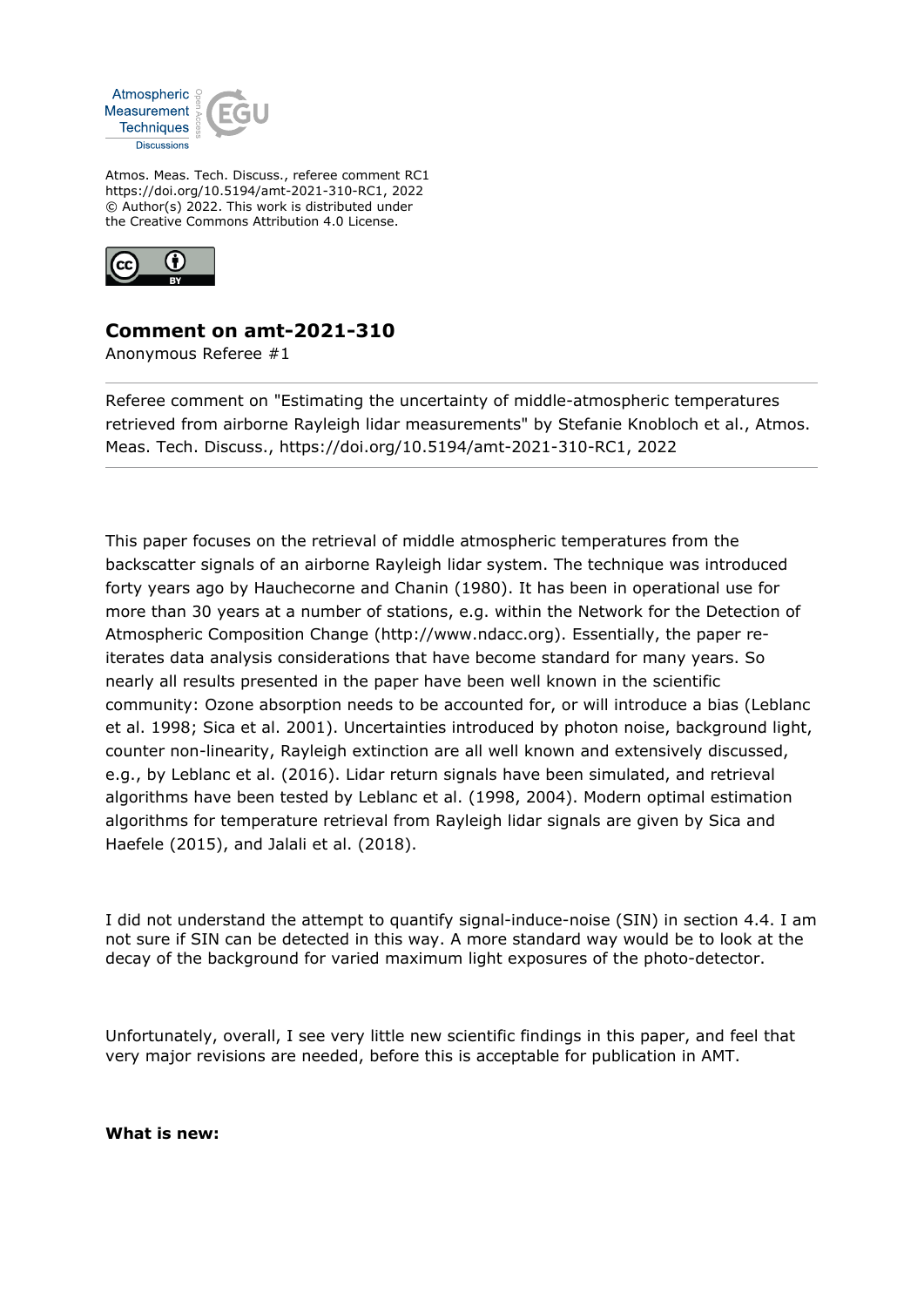The comparison of observed, simulated, and ERA-5 analysed temperature waves in Fig. 4 is new and interesting. It shows the capabilites of the airborne lidar to observe large gravity waves over one of the worlds hot-spots. This is worth presenting, maybe expanding.

The claim that the skewed Poisson statistics of photon counting introduce a high bias in retrieved density and a low bias in retrieved temperature is new to me, but not explained very clearly. I would expect that this bias would be within the estimated uncertainty, and would only be significant at very low total photon counts. However, it would be interesting to have a more detailed look at this.

In summary, I suggest major revisions for this paper. All the parts that re-iterate well known facts, already described in, e.g., Leblanc et al. (2016) should be dropped, or should be shortened to a few paragraphs. The focus of the paper should be on the new findings, e.g. those I mentioned above. Most AMT readers have little time, so new papers need to be concise and need to present important new findings only.

## **References:**

Jalali, A., Sica, R. J., and Haefele, A., (2018), Improvements to a long-term Rayleighscatter lidar temperature climatology by using an optimal estimation method, Atmos. Meas. Tech., 11, 6043–6058, https://doi.org/10.5194/amt-11-6043-2018

Leblanc, T., McDermid, I. S., Hauchecorne, A., and Keckhut, P. (1998), Evaluation of optimization of lidar temperature analysis algorithms using simulated data, J. Geophys. Res., 103( D6), 6177–6187, https://doi.org/10.1029/97JD03494

Leblanc, T., et al. (2004), The NDSC ozone and temperature lidar Algorithm Intercomparison Initiative (A2I): Project overview, European Space Agency, Special Publication, 2(561), pp. 881-884, ISSN 03796566.

Leblanc, T., et al. (2016), Proposed standardized definitions for vertical resolution and uncertainty in the NDACC lidar ozone and temperature algorithms – Part 3: Temperature uncertainty budget, Atmos. Meas. Tech., 9, 4079–4101, https://doi.org/10.5194/amt-9-4079-2016

Sica, R.J., Zylawy, Z.A., and Argall, P.S., (2001), Ozone corrections for Rayleigh-scatter temperature determinations in the middle atmosphere Journal of Atmospheric and Oceanic Technology, 18(7), pp. 1223–1228.